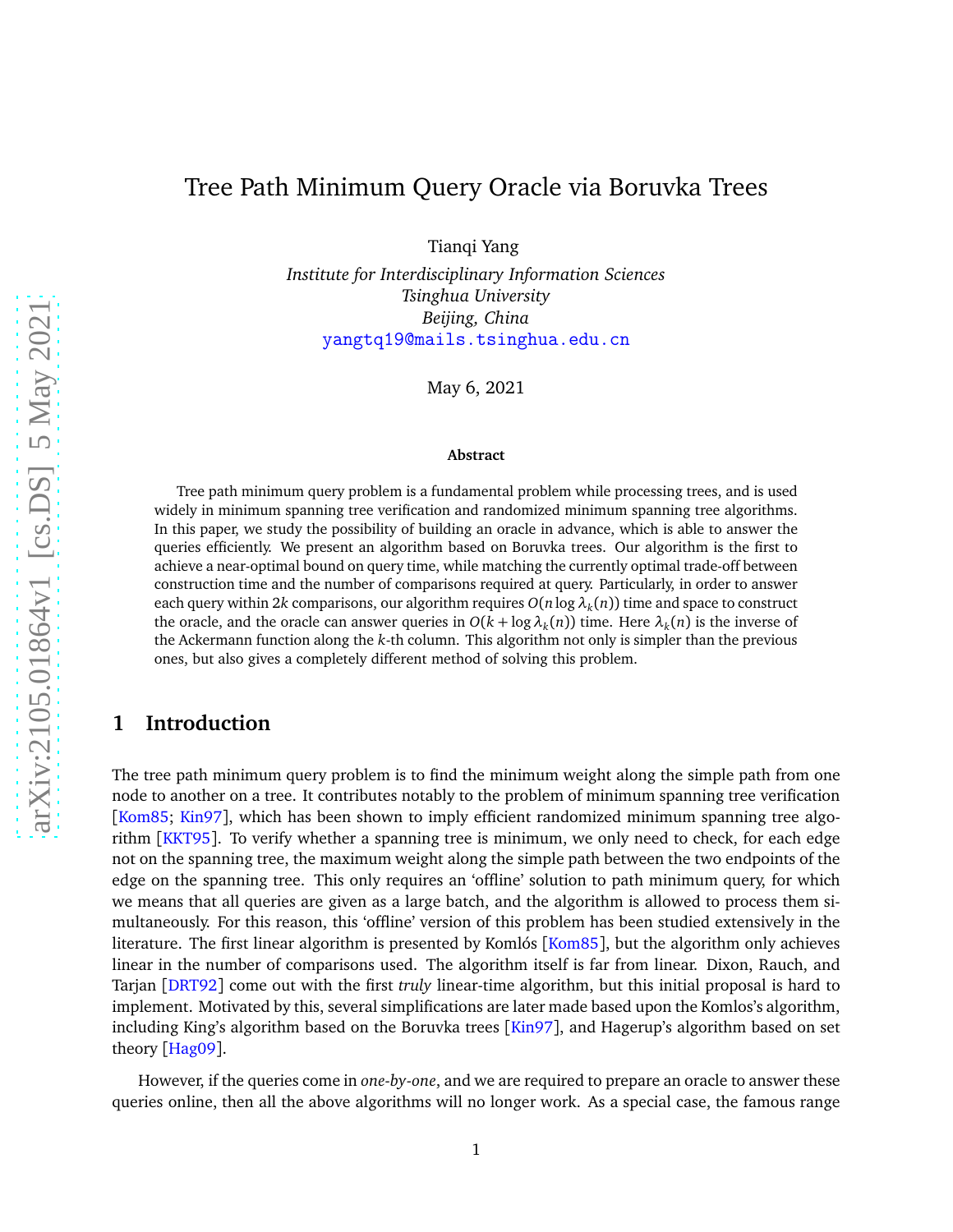<span id="page-1-1"></span>minimum query problem adopts a linear-time solution in word RAM which can answer the queries in constant time [[BF00](#page-9-5)]. However, this algorithm builds upon the Cartesian tree of the sequence, which cannot be built linearly on a general tree (as we will discuss in Section [2.2\)](#page-3-0). In fact, answering these queries online is intrinsically difficult, in the sense that a lower bound is known that *Ω*(*n* log*λ<sup>k</sup>* (*n*)) preprocessing time is necessary to answer queries within *k* comparisons [[Pet06](#page-9-6)], where *λ<sup>k</sup>* (*n*) is the inverse of the Ackermann function along the *k*-th column. We will formally define this function in Section [2.3.](#page-4-0)

Apart from this result, algorithms are known to nearly match this lower bound. Built upon the Yao's algorithm for partial sums in a linear list [[Yao82](#page-9-7)], Alon and Schieber [[AS87](#page-9-8)] proposed an algorithm that builds an oracle in *O*(*nλ<sup>k</sup>* (*n*)) time and space to answer the queries within 4*k* comparisons. Another approach is presented by Chazelle [[Cha87](#page-9-9)] in the same year with the same preprocessing time and  $2k + O(1)$  $2k + O(1)$  $2k + O(1)$  query comparisons<sup>1</sup>. Based on the two algorithms above, Pettie [[Pet06](#page-9-6)] claimed an oracle which can answer each query in 2*k* comparisons, and can be constructed in  $O(n \log \lambda_k(n))$  time and space. This is the best known result for this problem, but it gives no guarantee on the query time of the oracle.

In this paper, we present the first algorithm which, while keeping the best known preprocessing time and query comparisons needed, gives a near-optimal bound on the query time required in word RAM. Particularly, our algorithm constructs an oracle in  $O(n\log\lambda_k(n))$  time and space, which is able to answer the queries within 2*k* comparisons, and  $O(k + \log \lambda_k(n))$  time. If  $O(k)$  time is intended, then we either need to loosen the preprocessing time to  $O(n\lambda_k(n))$ , or the number of comparisons needed to  $2k + 2$ . Moreover, our algorithm is, in our eyes, much simpler than the previous ones, in both the algorithm itself and the analysis.

### **1.1 Intuition**

Our algorithm is based on the Boruvka trees introduced by King [[Kin97](#page-9-1)]. Briefly speaking, Boruvka tree is the structure built during Boruvka's maximum spanning tree algorithm. It has the beautiful property of preserving path minimum query: the minimum weight on the path between any two nodes in a tree is exactly equal to the minimum weight on the path between the two corresponding nodes in its Boruvka tree.

Boruvka trees also have some additional useful properties, making it easier for us to handle path minimum queries on it than general trees. These properties are similar to full binary trees: all leaves of a Boruvka tree have the same depth, and we will show later in Section [3.1](#page-5-0) that we can further make the number of children of each internal node between 2 and some constant *c*. These properties give us an upper bound on the number of vertices with small depth. Hence we can preprocess all vertices with small depth (depth smaller than a threshold *s*) via a trivial algorithm, which is affordable since the number of vertices is not too large. Then we divide the rest of tree into many smaller parts, each of which can be recursively solved. For any query, we can then divide the path into three segments, with the middle one having depth less than *s*, and the other two in some smaller subtrees. By carefully setting the threshold *s*, we can construct, in  $O(n\lambda_1(n))$  time, an oracle which can answer the queries with  $2\lambda_1(n)$  comparisons. With a simple trick at preprocessing, the number of comparisons can be reduced down to 2. Moreover, the queries can be answered in constant time.

Then we can repeat this process, replacing the simple algorithm to preprocess the small depth cases,

<span id="page-1-0"></span><sup>&</sup>lt;sup>1</sup>In fact, these two algorithms work for a more generalized setting called semi-group queries, where we query the sum of all weights on a path in a semi-group.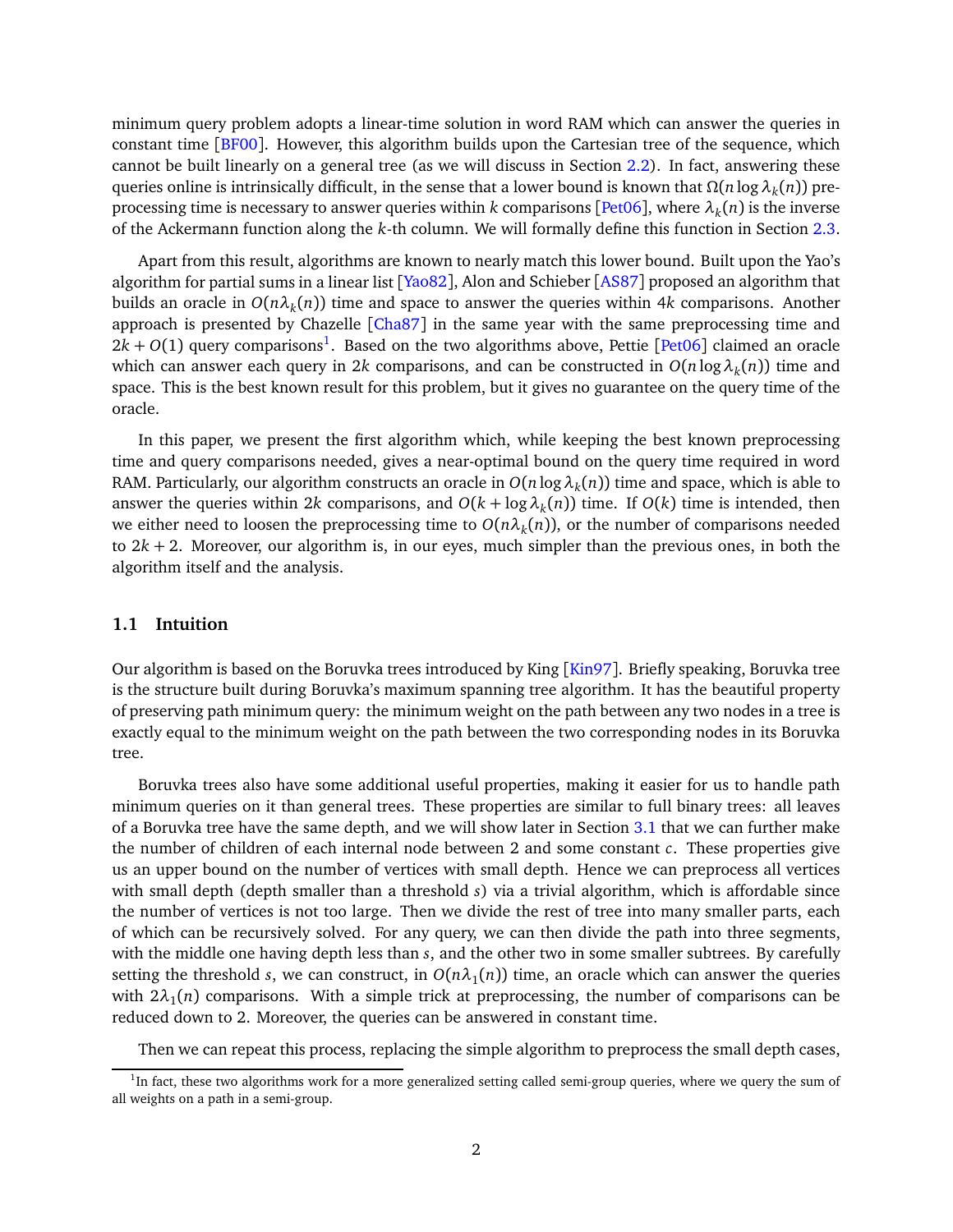<span id="page-2-1"></span>with the above non-trivial algorithm with  $O(n\lambda_1(n))$  preprocessing time and 2 query comparisons. By re-choosing the thresholds, we can construct an oracle in  $O(n\lambda_2(n))$  time to answer the queries with 4 comparisons. By doing this *k* steps, we get an oracle to answer the queries with 2*k* comparisons, which can be constructed in *O*(*nλ<sup>k</sup>* (*n*)) time. Also, the query time is bounded by *O*(*k*). By analyzing the bottleneck on constructing the oracle, preprocessing time can be further reduced to  $O(n\log\lambda_k(n))$ by sacrificing either 2 additional queries, or *O*(log*λ<sup>k</sup>* (*n*)) query time.

### **2 Preliminaries**

In this paper, we mainly focus on edge-weighted trees  $T = \langle V, E, W \rangle$ , where *V* is the set of vertices, *E* is the set of edges, and *W* corresponds to the weights of the tree. We usually use *n* to denote the number of vertices in the tree. For convenience, we adopt the notation of using *f a<sup>u</sup>* to represent the father of *u* and *ch<sup>u</sup>* to represent the *children set* of *u*. For rooted trees, we can further define the *depth* of a node to be the number of vertices on the simple path from the root to it, denoted by *dep<sup>u</sup>* . In particular, the root has depth 1. We call the maximum depth of all nodes the *height* of the tree. We can also define the lower common ancestor of two nodes *u* and *v* in the normal way, denoted by  $LCA(u, v)$ .

The problem we consider can be formalized as the following: for a fixed tree *T*, construct a data structure, which on queries of the form  $(u, v)$ , answer the minimum weight of all edges on the unique simple path from *u* to *v*. We note here that this edge-weighted version is in fact equivalent to the nodeweighted variant, with a linear pre-processing time overhead, since we can reduce the latter one to the former by taking the weight of each edge to be the smaller one between the two endpoints, and conversely by adding dummy nodes on the edges.

What is critical in this problem is that the queries come in one-by-one, and the data structure we construct needs to answer them *online*. For the sake of simpler notation, if an algorithm requires  $T_1(n)$ preprocessing time, and can then answer any query within  $T_2(n)$  comparisons, and  $T_3(n)$  additional time in word RAM model, then we denote the complexity by  $\{T_1(n), T_2(n), T_3(n)\}$ . For example, the algorithm we are going to propose has complexity  $\{O(n \log \lambda_k(n)), 2k, O(k + \log \lambda_k(n))\}.$ 

#### <span id="page-2-0"></span>**2.1 Boruvka trees**

The key component we utilize is the Boruvka trees, introduced by King  $\left[\frac{Kin97}{}$  $\left[\frac{Kin97}{}$  $\left[\frac{Kin97}{}$ , which is the hierarchical structure constructed during the process of Boruvka's algorithm. Initially, a leaf is constructed in Boruvka tree for each node in the original tree *T*. Then we do one iteration of Boruvka algorithm, which marks out the minimum edge incident to each node, and shrink the connected components formed by marked edges into hypernodes. For each shrunk connected component, say  $C$ , we create a node  $v_C$  for it in the Boruvka tree, then for any  $v \in C$ , we set the father of *v* in the Boruvka tree to be  $v_C$ , with the edge weight equal to the incident edge selected by  $\nu$  in this iteration. Then we use the  $\nu_C$ 's to represent the hypernodes created in this iteration, and repeat the iterations until only one hypernode containing the whole tree left. Since the time complexity of Boruvka algorithm on trees is  $O(n)$ , we can construct the Boruvka tree in linear time. Without further clarification, we consider the Boruvka's algorithm for *maximum spanning trees* in the rest of this paper.

For convenience, for a tree *T*, we denote the corresponding Boruvka tree (given by the *maximum spanning tree* variant of Boruvka's algorithm) by *B*(*T*). For each node *u* in *T*, we denote the correspond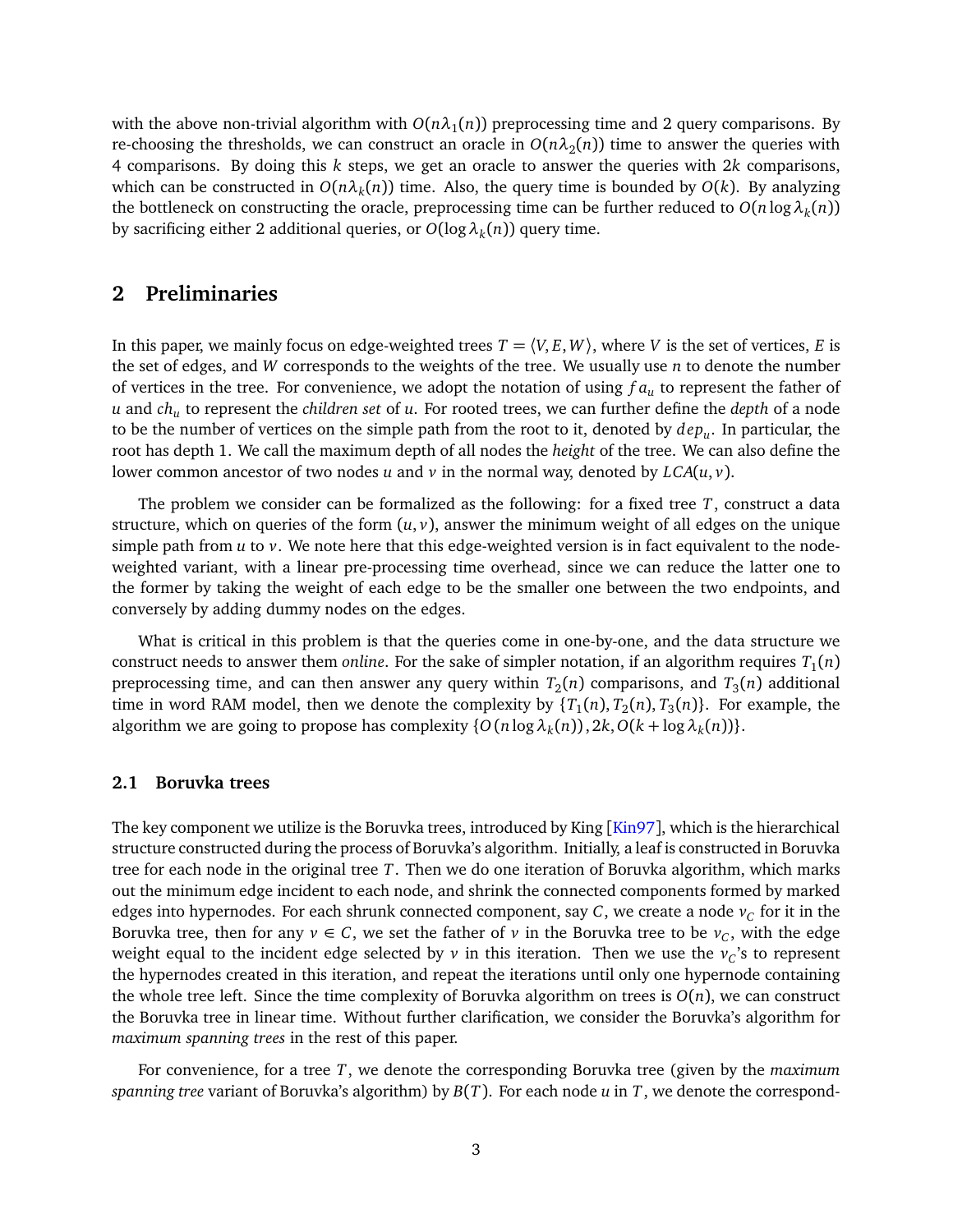<span id="page-3-3"></span><span id="page-3-1"></span>ing leaf in  $B(T)$  by  $B(u)$ . The key property of such a Boruvka tree is captured in [[Kin97](#page-9-1)], which relates the path minimum query problems on *T* and *B*(*T*).

**Lemma 1 (Theorem 1 of**  $\text{[Kin97]}$  $\text{[Kin97]}$  $\text{[Kin97]}$ **).** Let *T* be any edge-weighted tree, and  $B(T)$  be its corresponding Boruvka tree (given by the *maximum spanning tree* variant of Boruvka's algorithm), then for any pair of vertices  $u, v$  in *T*, the minimum weight on the path between *u* and *v* in *T* is equal to the minimum weight on the path between *B*(*u*) and *B*(*v*) in *B*(*T*).  $\diamondsuit$ 

This lemma tells us that in order to answer path minimum query on *T*, we only need to get the minimum weight on the corresponding path on *B*(*T*). This allows us to reduce path minimum query on *general trees* to *Boruvka trees*. In the meantime, Boruvka trees have two wonderful properties:

- all leaves in a Boruvka tree have the same depth,
- all internal nodes in a Boruvka tree have at least two children.

These properties can both be shown directly from the definition, so detailed proof is omitted. The point is, they allows us to bound the number of vertices near the root.

**Lemma 2.** For a Boruvka tree *B* of height *h*, the number of nodes with depth not larger than *k* is at  $\frac{n}{2^{h-k}}$ . And the contract of the contract of the contract of the contract of the contract of the contract of the contract of the contract of the contract of the contract of the contract of the contract of the contract of the con

**Proof.** Since each internal node has at least two children, for a node *u* at depth *k*, the subtree rooted at *u* has size at least  $2^{h-k+1} - 1$ . Also, similar to a full binary tree, the number of nodes with depth  $\lt k$  is smaller than those with depth exactly *k*. Suppose that the number of vertices with depth less than *k* is *a*, and the number of vertices with depth exactly *k* is *b*, then we should have *a < b*, and the number of vertices with depth not smaller than *k* is at least (2 *<sup>h</sup>*−*k*+1−1)*b*. Hence, the maximum number of vertices with depth not larger than *k* is given by the following linear program:

<span id="page-3-2"></span>
$$
\max. \ a + b
$$
  
s.t.  $a < b$   

$$
a + (2^{h-k+1} - 1)b \le n.
$$

Solving this completes the proof.

As a simple corollary, we can further imply that any Boruvka tree has height *O*(log *n*).

#### <span id="page-3-0"></span>**2.2 Cartesian trees**

Another useful data structure is the Cartesian tree introduced by Vuillemin [[Vui80](#page-9-10)] to capture the order of elements in a permutation. This idea can naturally be generalized to trees. For simplicity, in the rest of this sub-section, we consider node-weighted trees. However, as we have noted earlier, this can be easily translated into an edge-weighted version.

For an unrooted, node-weighted tree *T*, we can define the corresponding Cartesian tree *C*(*T*) as a rooted tree satisfying the following three properties:

• the nodes of  $C(T)$  has a bijective correspondence with the nodes in  $T$ ,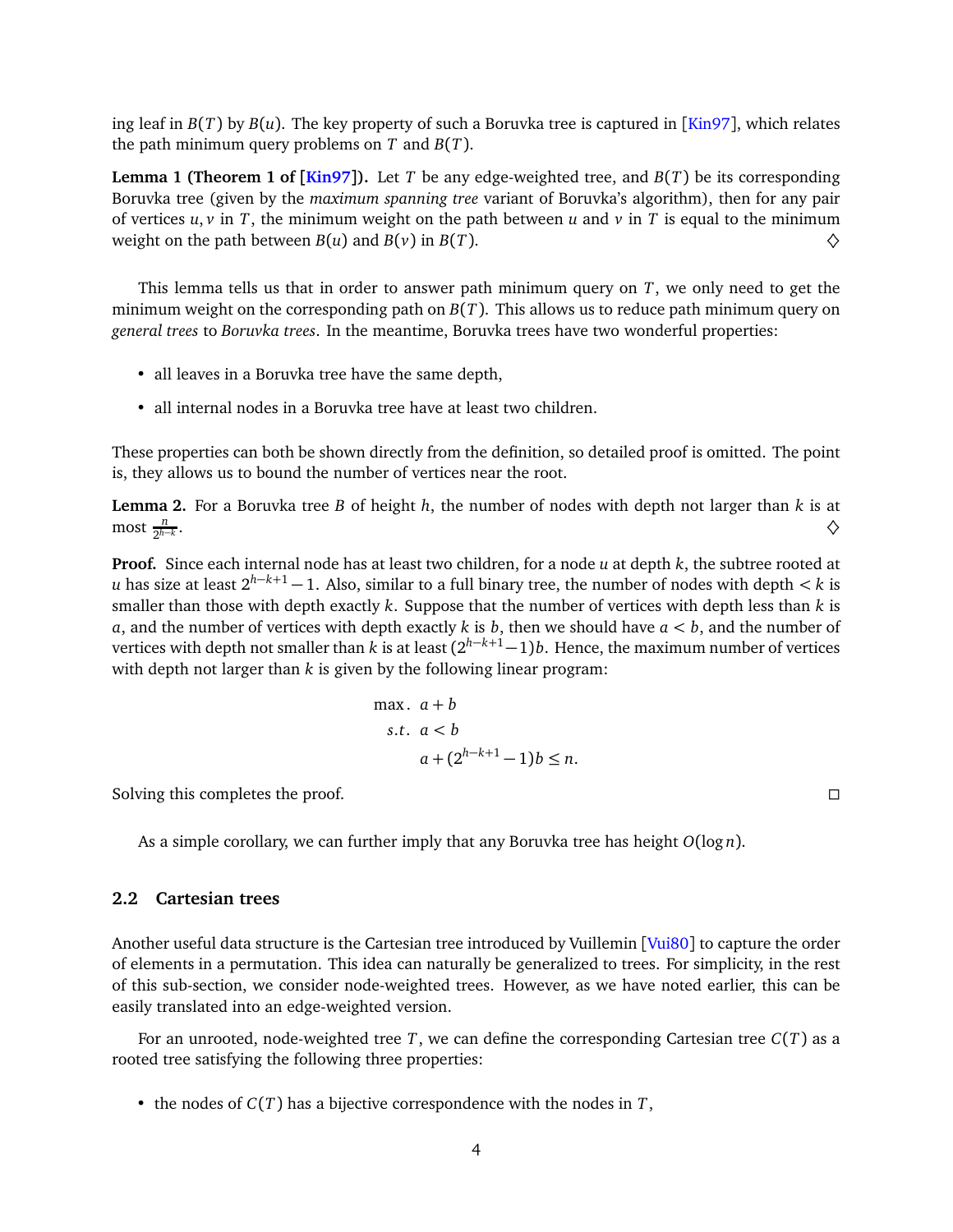- <span id="page-4-2"></span>• for each subtree of *C*(*T*), all nodes in it form a connected subgraph in *T*,
- *C*(*T*) satisfies the heap property, i.e., the weight of each node cannot be greater than the weight of its children.

If the weights on the vertices are pair-wise different, then the Cartesian tree is unique, since we can only recursively select the vertex with smallest weight to be the root in order to satisfy the heap property.

Assuming that we already know the order of all weights (for example, the weights are given as a permutation), Cartesian tree of a tree can be contructed in linear time [[Cha87](#page-9-9)] using the linear-time union-find on trees given by Gabow and Tarjan [[GT85](#page-9-11)].

With the Cartesian trees, we can then easily answer tree path minimum query, since the node with the minimum weight on path between *u* and *v* is exactly the lowest common ancestor of *u* and *v* in  $C(T)$ . Lowest common ancestor can be answered in constant time with linear-time prepocessing [[BF00](#page-9-5)], so we get a simple  $\{O(n \log n), O(O(1)\}\)$  algorithm for tree path minimum query, with the bottleneck at preprocessing being sorting all the weights while building Cartesian trees.

In fact, this sorting is unavoidable in building Cartesian trees for trees. For any sequence  $a_1, a_2, \ldots, a_n,$ we can construct a tree of size  $n + 1$  in the following manner: the *i*-th vertex (for  $1 \le i \le n$ ) has weight  $a_i$ , and has an edge to the  $(n + 1)$ -th vertex. The  $(n + 1)$ -th vertex has a weight larger than any of the other *n* elements. Then building the Cartesian tree of this tree will solve sorting, hence gives us a *Ω*(*n* log *n*) lower bound for building Cartesian trees.

#### <span id="page-4-0"></span>**2.3 Ackermann function**

The Ackermann function [[Ack28](#page-9-12)] is used widely in complexity analysis. Here we give a slightly modified definition of this function and its inverses:

#### **Definition 3 (Ackermann Function).**

$$
A(m, n) = \begin{cases} 2^n & m = 0 \\ A(m-1, 1) & m \ge 1, n = 0 \\ A(m-1, A(m, n-1)) & m \ge 1, n \ge 1 \end{cases}
$$

**Definition 4 (Inverse of Ackermann Function along Columns).**

$$
\alpha(m,n) = \min\left\{i \geq 1 : A\left(i, \left\lfloor\frac{m}{n}\right\rfloor\right) \geq n\right\}.
$$

For simplicity, we further use  $\alpha(n)$  as a shorthand for  $\alpha(n, n)$ .  $\diamondsuit$ 

#### **Definition 5 (Inverse of Ackermann Function along Rows).**

$$
\lambda_k(n) = \min\{j \ge 1 : A(k, j) \ge n\}.
$$

From the definition, it can be seen immediately that

<span id="page-4-1"></span>
$$
\lambda_{\alpha(n)}(n) = 1. \tag{1}
$$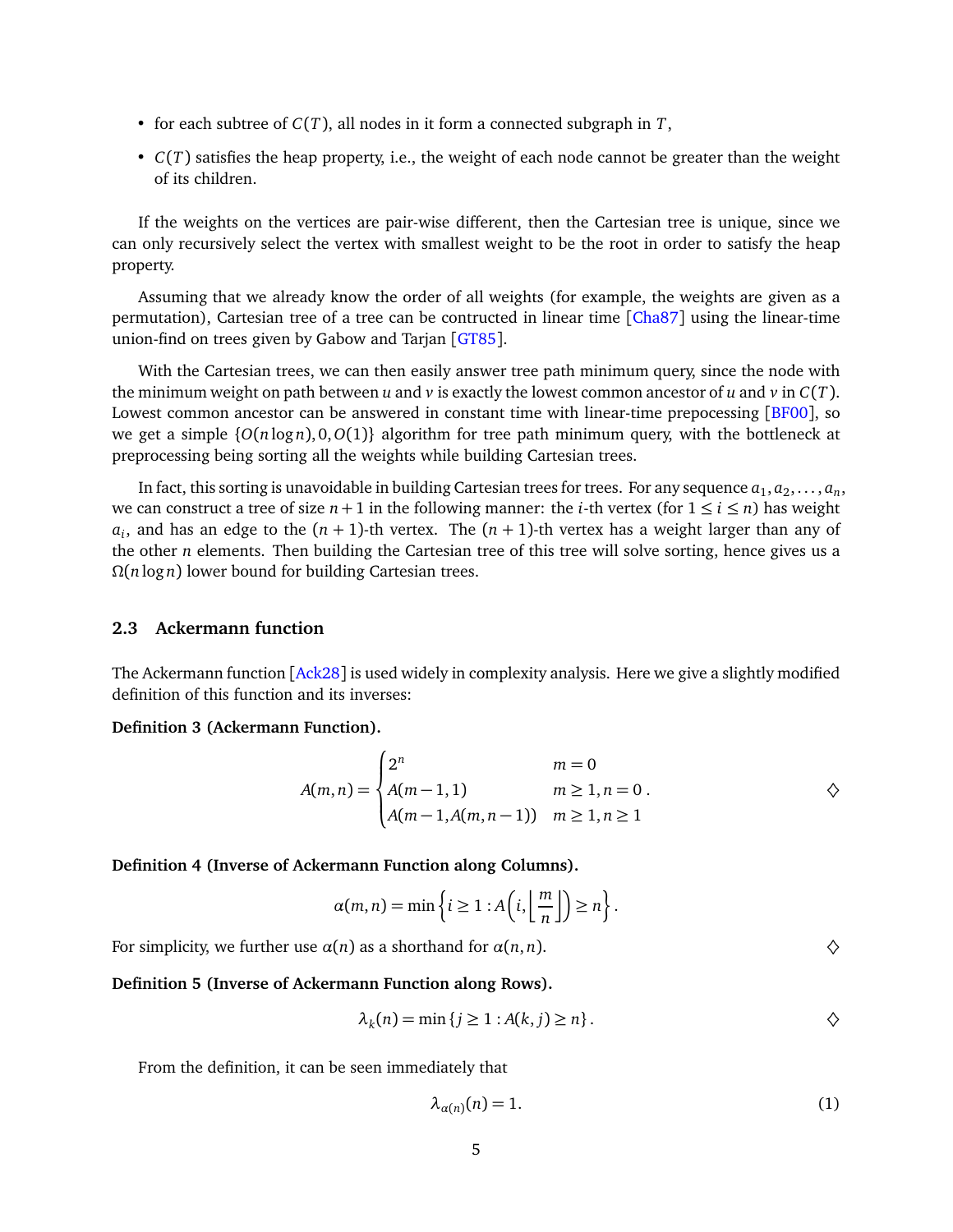## <span id="page-5-0"></span>**3 Main algorithm on Boruvka trees**

#### **3.1 Balanced Boruvka trees**

We first present a modified version of the Boruvka's algorithm. Recall that for each round, the algorithm will pick, for each vertex, the edge incident to it with the maximum weight (again we emphasize that we are finding the maximum spanning tree), and shrink all the connected components formed by picked edges to a hyper-node. In our modified version, we will take a constant *c*, and at the beginning of each round, first make the degree of each node in the tree not larger than *c* by splitting nodes with large degrees. This will involve at most  $\frac{n}{c-2}$  additional nodes. Then after picking the edges with maximum weights, we will repeatedly drop the middle edge for any simple path formed by picked edges of length 3. This will make the diameter of all the remaining connected components not greater than 2, while keeping the assertion that there is a least one picked edge adjacent to each node. Then we shrink the connected components in the normal way.

| Algorithm 1 A modified Boruvka's algorithm                                  |
|-----------------------------------------------------------------------------|
| while The graph has more than 1 node do                                     |
| while There is a node $u$ with degree larger than $c$ do                    |
| Split $u$ into two nodes both with weights equal to $u$                     |
| end while                                                                   |
| For each vertex, mark the edge incident to it with maximum weight           |
| while There is a path $u - a - b - t$ of length 3 formed by marked edges do |
| Unmark the edge $(a, b)$                                                    |
| end while                                                                   |
| Shrink all connected components formed by marked edges into hypernodes      |
| end while                                                                   |

The reason why we apply this modification is that this will ensure that the size of each shrunk connected component is not larger than *c* +1, since its diameter is not greater than 2, and the degree of each node is not greater than *c*. In the meantime, since we still guarantee that each vertex has at least one marked edge incident to it, the number of vertices will reduce to half after the shrinkage. Hence the size of the shrunk tree after each round is bounded by

$$
\frac{1}{2}\left(n+\frac{n}{c-2}\right)=\frac{c-1}{2c-4}n.
$$

By picking  $c \ge 4$ , we have  $\frac{c-1}{2c-4} < 1$ , so the algorithm is still linear, meaning that the size of the corresponding Boruvka tree is linear as well.

The tree generated by this modified Boruvka's algorithm have all the properties in Section [2.1.](#page-2-0) In addition, the number of children of each node can never be greater than  $c + 1$  (i.e.,  $|ch_u| \leq c + 1$ ). Thus the degree of each node is bounded by a constant, which give us a tight bound that  $h = \Theta(\log n)$ , where *h* is the height of the tree and *n* is the number of vertices in it. We call it the *balanced Boruvka tree* of the original tree  $T$ , denoted by  $B'(T)$ .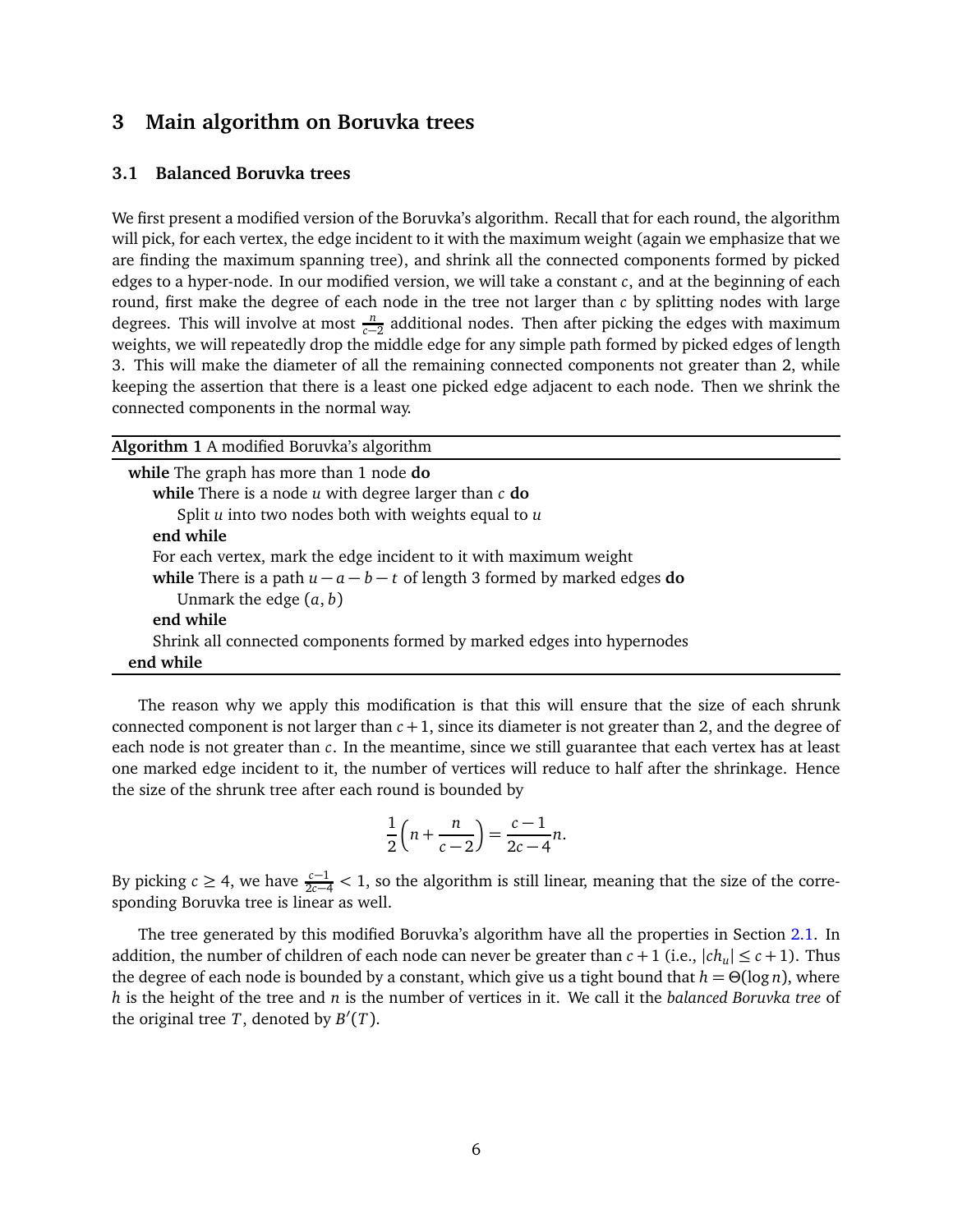#### <span id="page-6-1"></span>**3.2 Basic algorithm**

By lemma [1,](#page-3-1) we can translate the problem on  $T$  to the equivalent problem on  $B'(T)$  in linear time, so we now only consider the queires on *B* ′ (*T*). Suppose that the tree has *n* vertices and height *h*, then *h* = *Θ*(log *n*). In the balanced Boruvka tree *B* ′ (*T*), the size of *ch<sup>u</sup>* for all nodes *u* is bounded by a constant  $c' = c + 1.$ 

We now present two simple ways of getting an {*O*(*nh*), 0,*O*(1)} algorithm on such a balanced Boruvka tree *B* ′ (*T*). The first one is by applying the Cartesian tree. As discussed in Section [2.2,](#page-3-0) we can achieve  $\{O(n \log n), O(1)\}$  by constructing the corresponding Cartesian tree. Since  $h = \Theta(\log n)$ ,  $O(n \log n)$  is equivalent to *O*(*nh*).

The other method is more straight-forward. We maintain at each node *u*, the order of the answers from *u* to every node *v* in the subtree of *u* in  $B'(T)$ . By applying merge sort on this tree structure, the time complexity to process all the nodes is (here we abuse the notation that  $ch<sub>v</sub>$  and  $dep<sub>v</sub>$  are defined on  $B'(T)$ , and  $B'(T)(u)$  represents the subtree in  $B'(T)$  rooted at *u*)

$$
\sum_{v \in V} |ch_v| \cdot |B'(T)(v)| \le \sum_{v \in V} c' \cdot |B'(T)(v)| = c' \sum_{v \in V} dep_v \le c'nh = O(nh).
$$

Querying can be answered by checking the order of the result from *u* to *LCA*(*u*, *v*) and the result from *v* to *LCA*( $u$ ,  $v$ ). This gives us an { $O(nh)$ ,  $O$ ,  $O(1)$ } algorithm.

#### <span id="page-6-0"></span>**3.3 Recursion to speed up preprocessing**

Our intuition is somehow reducing either *n* or *h* to make the algorithm affordable. Let us set a threshold *s*, and solve the cases where both ends of the query have  $dep \leq s$  with the basic algorithm. By Lemma [2,](#page-3-2) the number of such nodes is  $O\left(\frac{n}{\delta} \right)$ 2*h*−*<sup>s</sup>* ). Setting *s* = *h* − log *h*, the complexity of preprocessing becomes  $O\left(\frac{n}{2\log n}\right)$  $\left(\frac{n}{2^{\log h}} \cdot h\right) = O(n)$ , which is efficient. We then solve the remaining cases recursively.

Formalizing the idea above, we set  $m$  thresholds  $s_1, s_2, \ldots, s_m,$  where  $s_i = h - \log^{(i)} h,$  with

$$
\log^{(i)} h = \begin{cases} h, & i = 0 \\ \log \log^{(i-1)} h, & i > 0 \end{cases}.
$$

Then  $m = \log^* h = \lambda_1(h)$ . For simplicity, we assume that  $s_0 = 0$ . For each layer *i*, we process all the nodes within the depth range from  $s_{i-1}$  to  $s_i$  using the basic algorithm. Since the number of nodes in each layer is bounded by Lemma [2,](#page-3-2) the complexity of each layer is

$$
O\left(\frac{n}{2^{\log^{(i)}h}} \cdot \log^{(i-1)}h\right) = O(n).
$$

Since there are  $m = \lambda_1(h)$  layers, the total time complexity of preprocessing is  $O(n\lambda_1(h))$ . In addition, for each node *u* and layer *i*, suppose that the ancestor of *u* with depth exactly *s<sup>i</sup>* is *pu*,*<sup>i</sup>* , then we compute the minimum weight on the path from *u* to  $p_{u,i}$  in advance. This can also be done in  $O(n\lambda_1(h))$  time and space.

To answer a query  $(u, v)$  with the above information, we first find out their lowest common ancestor  $l = LCA(u, v)$ . Suppose that *l* is in layer *i*, then we split the full path into three segments: the part in layer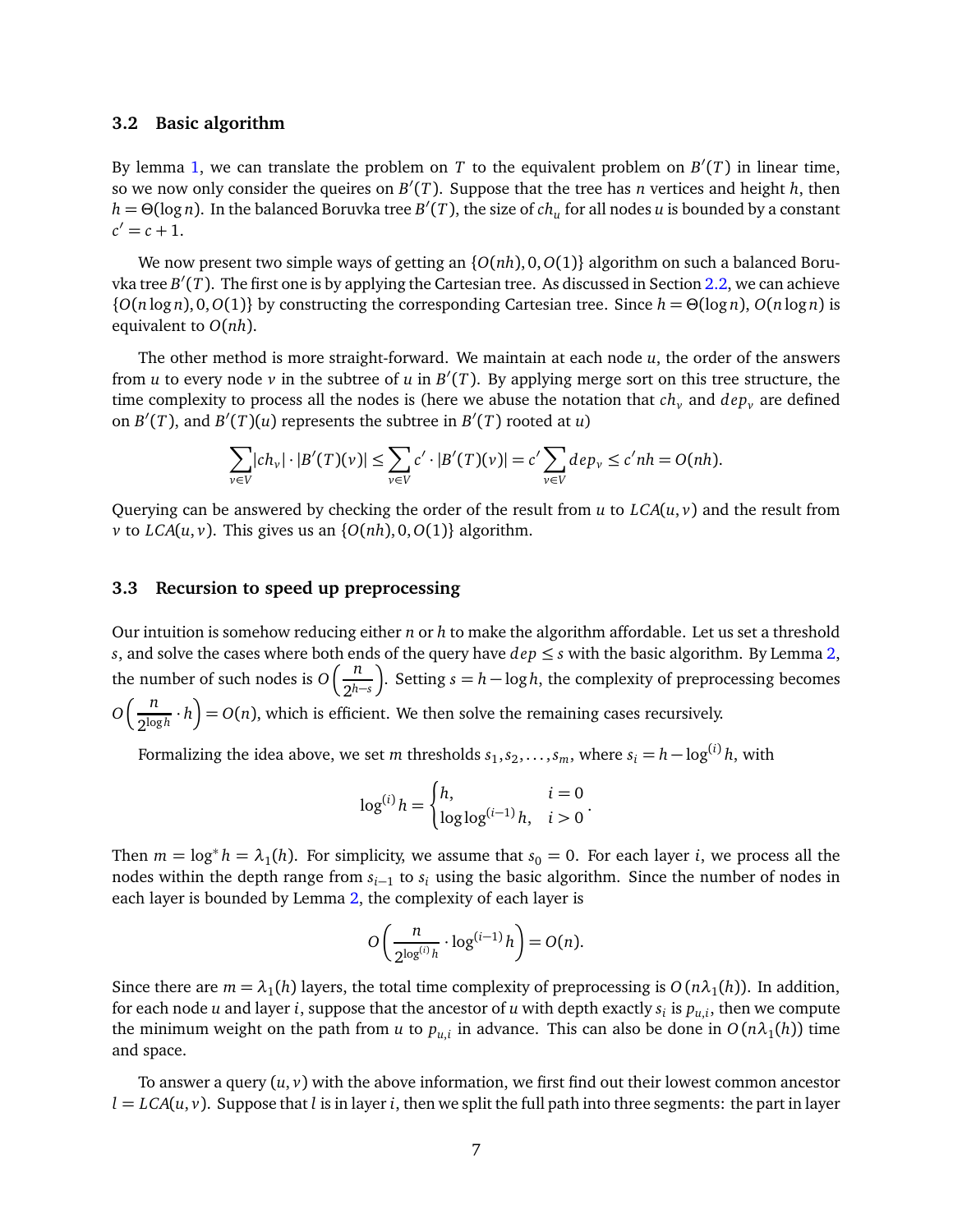*i*, and the parts from *u* and *v* to layer *i* respectively. The answer of all these segments can be directly found in the preprocessed information. Thus we only need 2 comparisons to find the minimum one among them. In this way, we obtained a solution with time and space complexity  $\{O(n\lambda_1(h)), 2, O(1)\}$ 

#### **3.4 Recursion of recursions**

We call the algorithm described in the previous sub-section the first step, and  $f_1(n,h)$  to be its preprocessing time and space complexity. Then  $f_1(n,h) = O(n\lambda_1(h))$ . Our intuition is to repeat this process with different thresholds. For  $k \geq 2$ , we suppose that the complexity of step  $k-1$  is  $f_{k-1}(n,h) = O(n\lambda_{k-1}(h))$ , we now consider the *k*-th step.

We set the thresholds  $s_i$  to be  $h - \lambda_{k-1}^{(i)}$  $_{k-1}^{(i)}(h)$ , with

$$
\lambda_{k-1}^{(i)}(h) = \begin{cases} h, & i = 0\\ \lambda_{k-1}(\lambda_{k-1}^{(i-1)}(h)), & i > 0 \end{cases}
$$

then the number of layers is  $m = \lambda_k(h)$ . Now we process each layer in the same way as Section [3.3,](#page-6-0) except that we handle the nodes with depth exactly *s<sup>i</sup>* individually. Specifically, we preprocess the nodes within the depth range from  $s_{i-1}$  + 1 to  $s_i$  − 1 using the algorithm at step  $k-1$  which preprocessing time complexity  $f_{k-1}(n, h)$ , and the answers from each node to their ancestors with depth exactly  $s_i$  or  $s_i - 1$ . By dealing with the boundary of the layers carefully at query time, we can keep the query complexity to be the same. In this way, the number of nodes to be preprocessed at layer *i* using the algorithm of step *k* − 1 will be bounded by  $\frac{n}{2^{h-s_i+1}}$ .

Suppose that the number of nodes in the depth range from  $s_{i-1} + 1$  to  $s_i - 1$  is  $n_i$ , then they meet the following requirement:

$$
n_1 + n_2 + \dots + n_i \le \frac{n}{2^{\lambda_{k-1}^{(i)}(h)+1}}, \ \forall \ i
$$

Taking  $i = m$  gives us  $n_1 + n_2 + \cdots + n_m \leq \frac{n}{2}$  $\frac{n}{2}$ . The preprocessing time complexity of this step is

<span id="page-7-1"></span>
$$
f_k(n,h) = \sum_{i=1}^{m} f_{k-1}\left(n_i, \lambda_{k-1}^{(i-1)}(h)\right) + O\left(n\lambda_k(h)\right). \tag{2}
$$

<span id="page-7-0"></span>By solving this equation, we can get a bound for the preprocessing time complexity of step *k*.

**Theorem 6.** For any *k* which can depend on *n*,  $f_k(n,h) = O(n\lambda_k(h))$ .

**Proof.** The proof is by induction on  $k$ . The statements is trivial while  $k = 1$ .

For any  $k \ge 2$ , suppose that  $f_{k-1}(n, h) \le c_1 n + c_2 n \lambda_k(h)$  for some constant  $c_1, c_2$ . Then,

$$
f_k(n,h) = \sum_{i=1}^m f_{k-1}(n_i, \lambda_{k-1}^{(i-1)}(h)) + O(n\lambda_k(h))
$$
  

$$
\leq \sum_{i=1}^m (c_1 n_i + c_2 n_i \lambda_{k-1}^{(i)}(h)) + O(n\lambda_k(h))
$$
  

$$
= c_1 \sum_{i=1}^m n_i + c_2 \sum_{i=1}^m n_i \lambda_{k-1}^{(i)}(h) + O(n\lambda_k(h))
$$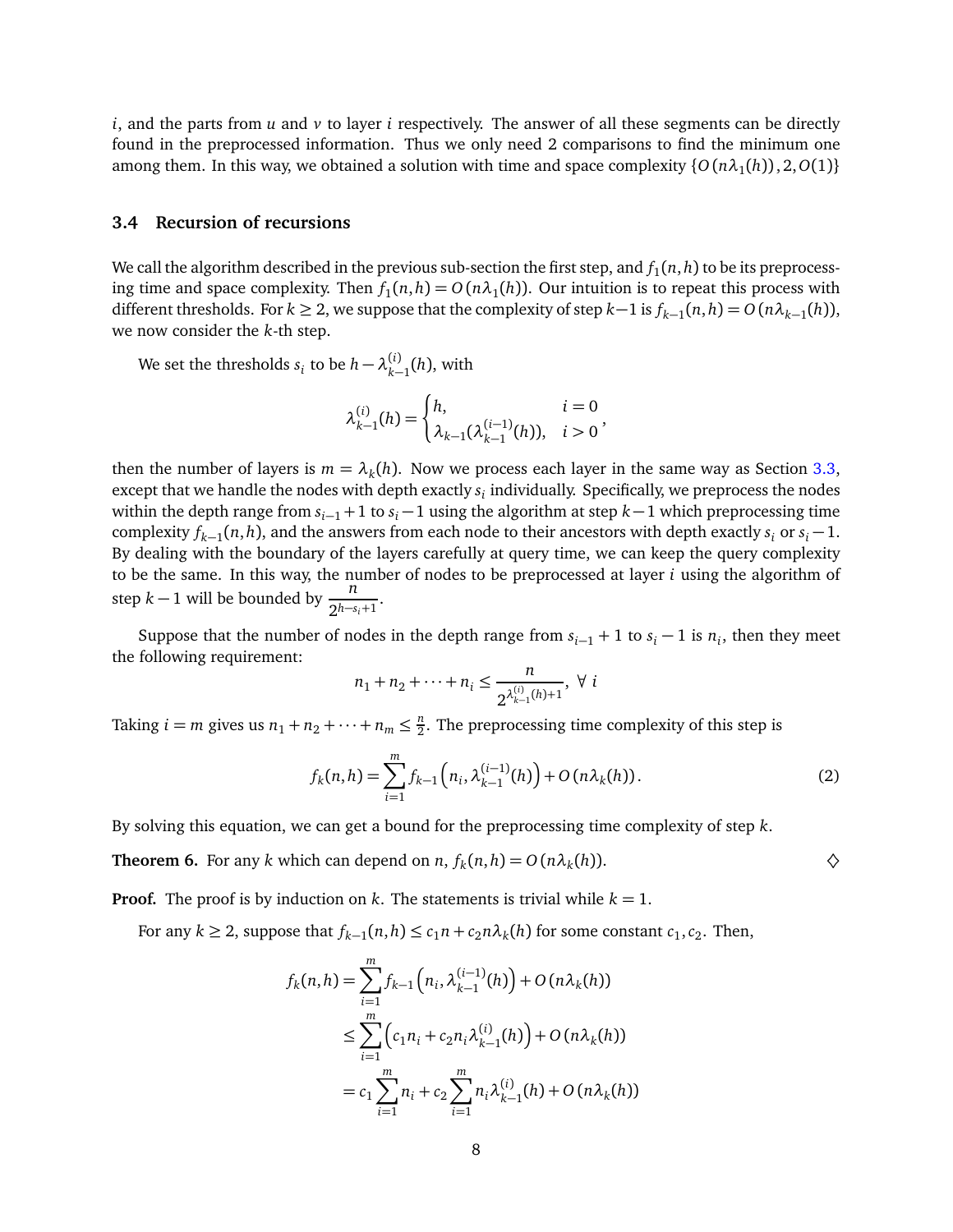$$
\leq c_1 \frac{n}{2} + c_2 \sum_{i=1}^{m} \frac{n}{2^{\lambda_{k-1}^{(i)}(h)+1}} \lambda_{k-1}^{(i)}(h) + O(n \lambda_k(h))
$$
  
\n
$$
\leq c_1 \frac{n}{2} + c_2 \frac{n}{2} \sum_{i=1}^{n} \frac{i}{2^i} + O(n \lambda_k(h))
$$
  
\n
$$
= \left(\frac{c_1}{2} + c_2\right) n + O(n \lambda_k(h)).
$$

<span id="page-8-0"></span>From the result, we can see that the constant  $c_1$  will not increase with  $k$ , so we can discard the first term, and get  $f_k(n, h) = O(n\lambda_k)$ (*h*)).

Note that  $h = \Theta(\log n)$ , so this also guarantees that the preprocessing time is in  $O(n\lambda_k(n))$ .

At each step, the query path from *u* to *v* will be split into three parts, so 2 additional comparisons are needed at each step. Therefore, the number of comparisons needed for each query is 2*k*, with query complexity  $O(k)$ . Combining with the basic algorithm described in Section [3.2,](#page-6-1) which can be considered as the  $k = 0$  case, we obtain an  $\{O(n\lambda_k(n)), 2k, O(k)\}\$  algorithm.

By Theorem [6,](#page-7-0) this complexity holds even if *k* is relevant to *n*. Taking  $k = \alpha(n)$ , combining with Equation [\(1\)](#page-4-1), the algorithm will become  $\{O(n), \alpha(n), O(\alpha(n))\}.$ 

#### **3.5 Further improvements**

The bottleneck of the current algorithm is the  $O(n\lambda_k(h))$  term in Equation [\(2\)](#page-7-1), which is the time needed to preprocess the answers from each node to their ancestors on the layer borders at the last step. This part is essentially a leaf-to-ancestor query on a tree with *n* nodes and height *O* (*λ<sup>k</sup>* (*h*)). The Komlos's algorithm for minimum spanning tree verification [[Kom85](#page-9-0)] provides us an {*O*(*n* log*h*), 0,*O*(log *h*)} algorithm. Komlos's algorithm pre-computes the answer of each node by traversing the tree once with a stack and we can use a persistent balanced binary search tree (e.g., treap or red-black tree) to maintain the stack. This implies an  $\{O(n \log \lambda_k(n)), 2k, O(k + \log \lambda_k(n))\}$  algorithm for our problem, which is faster to preprocess while requiring more query time, although the number of comparisons to answer a query remains the same.

This is in fact a trade-off among the preprocessing time, the number of comparisons needed to answer a query and the query time. Indeed, an  $\{O(n \log \lambda_k(n)), 2k + 2, O(k)\}\)$  solution can also be obtained by applying long path decomposition at this last step.

### **4 Open problems**

As discussed above, our result suffers a trade-off among the preprocessing time, the number of comparisons needed to answer a query, and the additional query time needed in word RAM model. One direct open problem is to find a {*O* (*n* log*λ<sup>k</sup>* (*n*)), 2*k*,*O*(*k*)} algorithm. To solve this problem, a {*O*(*n* log*h*), 0,*O*(1)} solution for leaf-to-ancestor queries would be sufficient. This result is appealing since it gives an algorithm which matches the currently best algorithm on the number of comparisons, and is also optimally fast practically in word RAM.